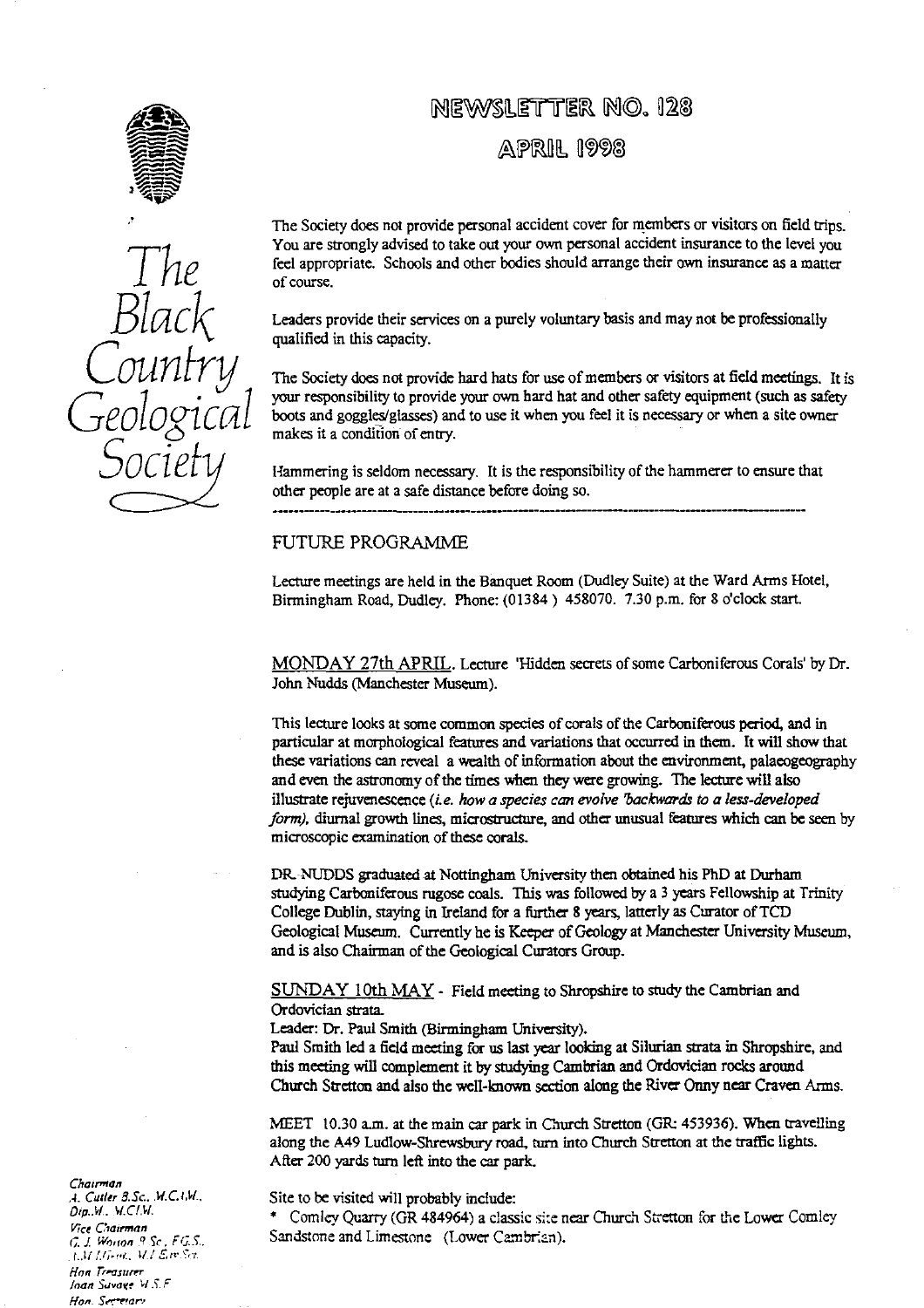- \* Hope Bowdler unconformity (GR 474294) with Harnage Shales (Ordovician) resting unconformably on Uriconian Volcanics (Precambrian).
- \* Alternata Limestone (Ordovician) at Chatwall (GR 514975).
- \* Onny Valley section (GR 429852 to 411861) showing a spectacular sequence of Ordovician strata exposed along the River Onny for a distance of over a mile.

DR. PAUL SMITH is Curator of the Lapworth Geological Museum, Birmingham University, and he is also on the academic staff of the School of Earth Sciences. He is one of our own members and has been a good friend of the Society in many ways, lecturing and leading field meetings, also welcoming members to the Museum for displays and lectures there.

SATURDAY/SUNDAY 13/14th JUNE. WEEKEND FIELD MEETING to Hertfordshire based at St. Albans. Leader: Dr. John Catt (Quaternary Geologist, Rothampstead Experimental Station, Harpenden).

This geological weekend will give us a chance to see horizons not normally available to those of us living in the West Midlands, in particular we will visit exposures from the Cretaceous, Tertiary and Quaternary periods. These will include Lower. Middle and Upper Chalk at Totternhoe and other sites, the famous Hertfordshire Puddingstone in situ and in buildings, Lower Greensand at Leighton Buzzard/Woburn Sands and a range of glacial features.

A SHEET GIVING DETAILS AND AN ENQUIRY FORM FOR THE WEEKEND WAS IN THE FEBRUARY NEWSLETTER

Further details from: Paul Shilston 16 St Nicolas Gardens, Kings Norton, Birmingham B38 8TW. Tel 0121 459 3603.

FRIDAY 21st - SUNDAY 23rd JUNE. Geologists Association weekend field meeting to Norfolk. BCGS members are welcome to attend. Details and booking arrangements will be announced later.

SUNDAY 5th JULY. Whole day field meeting to Snailbeach historic site and Old Mine looking at the surface features with an underground visit to the mine. Snailbeach (O.S. Grid Ref: 372022) is approximately 16km (10 miles) south-west of Shrewsbury. Leader: Peter Sheldrake (Retired Shropshire County Council Environmental Dept).

Meet at 10.30 a.m. at the Village Hall car park at Snailbeach. To get there from the Shrewsbury by-pass, turn off the by-pass onto the A488 signed to Bishops Castle, then after 8 miles turn left at Plox Green and continue to Snailbeach. The village hall car park is on the right just after entering the village.

The visit will comprise a one and a half hour tour around the surface features with a lunch stop at the nearby public house, followed by a one and a half hour underground trip. Those who wish to go underground will need wellingtons, hard hat and a powerful torch and clothing which does not matter or overalls. The adit is approximately 5ft high therefore no crawling is necessary. We will go into a large stope with plenty of headroom and up a fairly steep scree slope for the more athletic.

Mining at Snailbeach dated back to Roman times and lasted until the 1950s. The mine principally produced galena (lead Sulphide) and some sphalerite (Zinc Sulphide) and barytes (Barium Sulphate) and there were smelting activities on the site. The mine site has been restored from a derelict state to provide a fascinating historic display. The visible surface features include a spoil heap of ore and rock, a chimney with a brick flue some hundreds of metres long running from the smelting plant, mine adits and a range of buildings for the mining activity, including the locomotive shed for the mineral railway which ran to join the main line at Pontesbury.

PETER SHELDRAKE has been closely involved with the restoration of the mine and the surface features by Shropshire County Council. He will conduct the tour, both above and below ground. He ran the previous trip to Snailbeach in June 1997.

HARD HATS are requires for this field meeting - MEMBERS MUST PROVIDE THEIR OWN. Lunch at the nearby Public House for this field meeting - The Styper Stones Inn, does do Sunday Lunches and bar meals\_

FRIDAY 21st - MONDAY 24th AUGUST. Geologists Association weekend field meeting to the Edinburgh area. BCGS members are welcome to attend. Details and booking arrangements will be announced later.

SUNDAY 27th SEPTEMBER. Field meeting to Southam Quarry and Burton Dassett. Leader: John Crossling (Warwickshire Museum).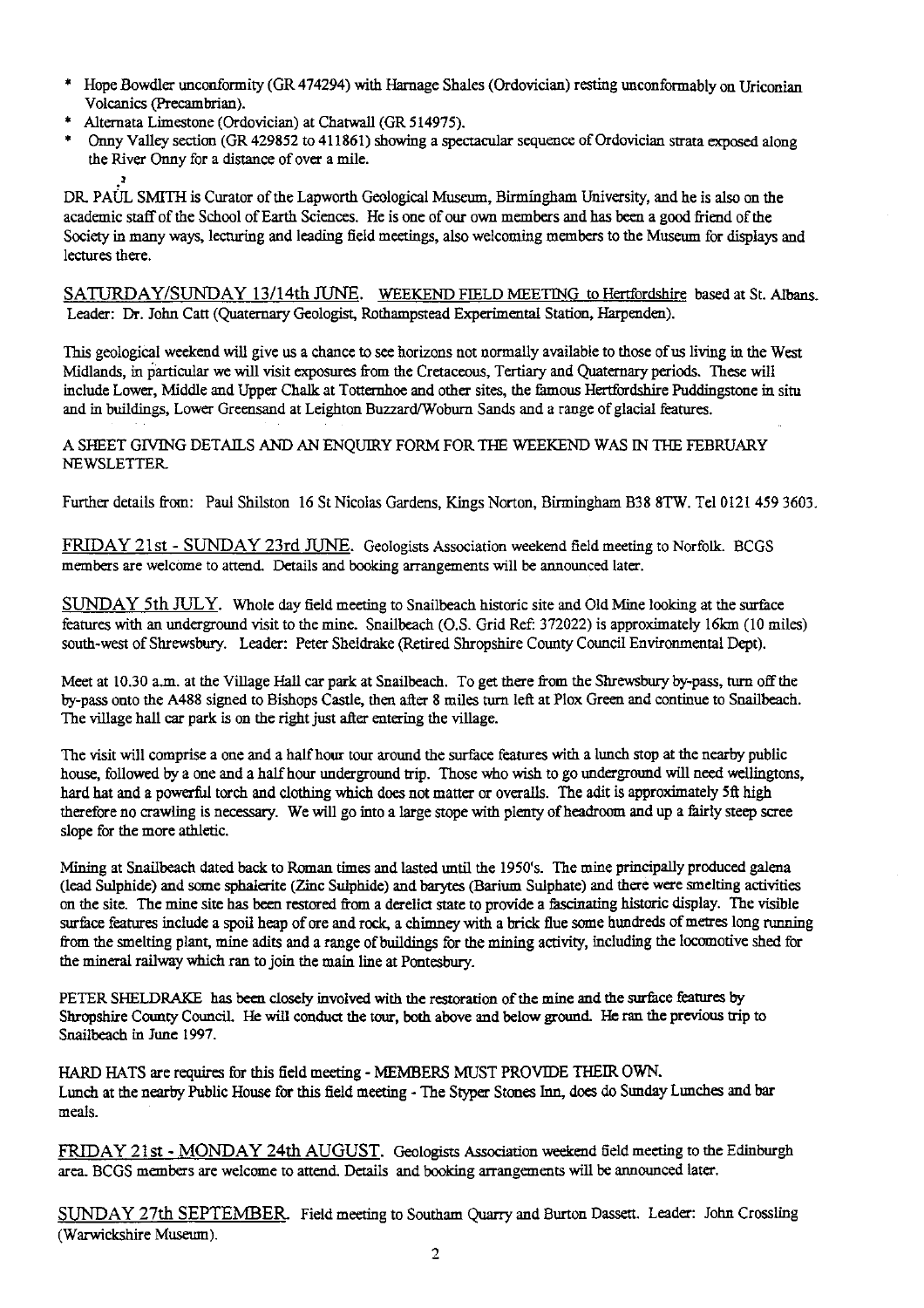MONDAY 26h OCTOBER Lecture: "A glimpse of Namibian geology with an excursion to Kimberley and its diamonds" by Dr. A.C. Waltham (Nottingham Trent University).

MONDAY 9th NOVEMBER Lecture: "the Miravelles geothermal system, Costa Rica". By Dr. C.A.. Rochelle (British Geological Survey, Nottingham).

MONDAY 30th NOVEMBER. Lecture on mineralogy by Spencer Mather (Society Member).

# EDITORIAL

Alf Cole has mentioned to me an article in a newspaper warning about infringements of copyright by organisations using and duplicating items from the papers. I have always been a little anxious about this and do not wish to be the subject of a legal suit. I was advised that as long as we published the name and date of the newspaper we were merely providing advertising material. If any of our members have technical knowledge about the matter I would be pleased to hear it. My suggestion would be that we keep a scrap book of press cuttings which is made available to members at meetings. I would be happy to co-ordinate the same and it would be a small price to pay for freedom from prosecution Or is cutting up newspapers also prohibited!

# REPORTS

# ort of Lecture by Paul Shilston on Yellowstone Park and Yosemite on Monday 19th Jan

We were deprived of our trip to Greenland courtesy of Dr. Smith, by an unfortunate accident in his family. Instead we had an evening in much warmer regions guided by Paul Shilston, a master craftsman at filling holes in programmes.

The first visit was to Yellowstone National Park, Wyoming, the very first National Park created around about half of the world's geysers. continuity of these geysers is certain since they are produced by one of the world's hot-spots. These hot-spots remain in place even though the continental plate is drifting.

Approach to the park is over the Maddison river terraces past a large lake formed in 1959 after a sudden landslip created a dam. So far the dam is holding.

The great quantity of hot water produced in Yellowstone gives rise to two contrasting types of deposit. Acidic water gives large acreages of geyserite, a form of silica. Where it is cool enough algae make the deposits extremely colourful in contrast to alkaline travertine in other parts of the park. Here the travertine forms vast areas of dazzling white ever expanding shallow basins.

The advent of satellite mapping has revealed that Yellowstone is in reality a huge caldera with an edge of metamorphosed rhyolite. The Yellowstone river flows through a deep canyon breaking the rim where the rhyolite has been rolled by hot thermal fluids.

Geysers are everywhere in the park varying from spluttering little pools to "Old Faithful" and the Grand Geyser (150 ft high). Steady return of the ejected water to the deep underground cisterns ensures regular eruption of many of the large geysers. Most of the park is at 8,000 **ft** but all the underground heat ensures unfrozen ground even in the depths of winter. For further geological interest there is an area of earth pillars formed in volcanic ash.

Yosemite Park is a complete contrast, consisting of granite plutons up to four miles across. Through the granite is of Carboniferous age there is little cover left, almost all traces have been removed by ice action. There are plentiful examples of glacial striations on the rounded granite. One consequence of removal of pressure from the over-burden is exfoliation of blocks. Perhaps if you stand still long enough you will hear it crackling.

Many of the granite 'lumps' form spectacular mountains. Anyone with the least bit of climber in their blood will have heard of E1 Capitan - 3,000 ft of almost vertical rock. With commendable American directness one mountain is called 'Half Dome' reaching 9,000 ft. Paul rather spoilt his image by admitting he reached the top by going round the back.

Thank you Paul for an entertaining and instructive evening.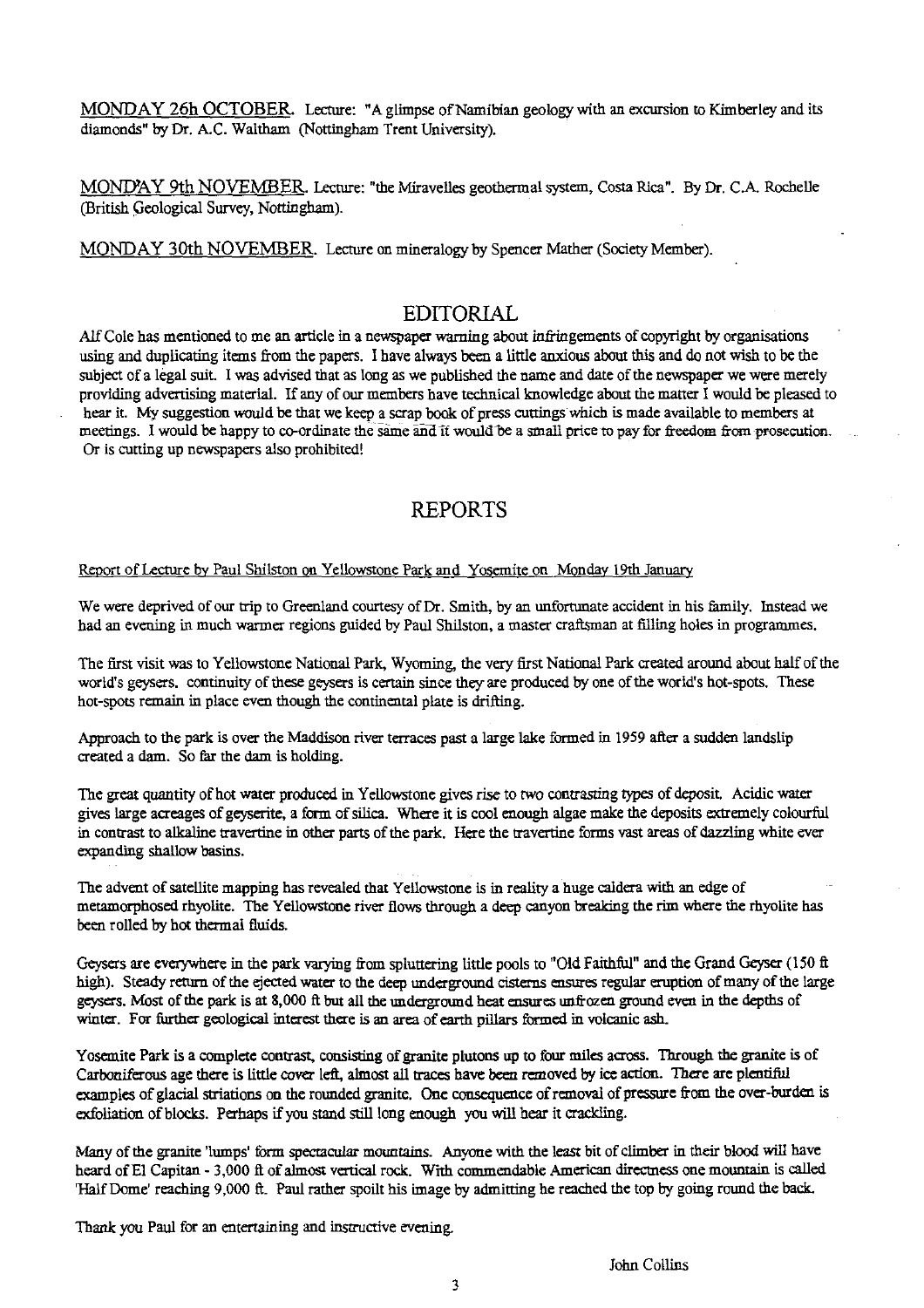# Report of AGM on Monday 23 February 1998

This meeting was attended by 34 members. The Chairman's report noted a pleasing rise in membership. During 1997 the society has been consulted by organisations including Dudley MBC, English Nature, Babtie Group, ECO record and The Urban Wildlife Trust about various proposed developments, Quarrying and Management plans. The society is also represented on local RIGS groups and a number of local organisations.

Paul Shilston has retired as Meetings Secretary and the post has been divided into two. Lecture Meetings Secretary will be Gordon Hensman and Field Meetings will be co-ordinated by Catherine Eames. The committee was returned unopposed and Martin Nornaanton is Honorary Auditor.

On display at the meeting were samples of the new sweatshirts with the BCGS Logo and costing £11.75 each. Orders to Chris Jowitt on 0121 4366681

Report of Lecture 'Laterites can be Fun' by Dr. Des Bowden (Newman College and a Society member) on Monday 23rd February

Laterites are the result of long continued weathering under tropical moist conditions. The process gives tropical soils their characteristic red colour, because leaching and chemical weathering leads to a concentration of Fe, Al and Si and oxides in the upper layers of the profile. Weathering in the tropics with high temperatures and humidity leads to fine grade clay material, which may indurate on exposure to the atmosphere. Where the laterite does indurate as a result of vegetation removal by farming practices or increased erosion a duricrust may form.

A good general definition restricts the term laterite to highly weathered material which is:

Rich in secondary forms of iron or aluminium Poor in humus Depleted bases and combined silica with or without non-diagnostic substances such as quartz and silicate clays Which is hard or subject to hardening on exposure to alternate wetting and drying (after Sivarajasingham, Alexander, Cady and Cline 1962)

The depth of weathering may be very deep, perhaps as much as 60 m but up to 20 m is common. A profile develops (see figure). The model of landscape development, water table fall and laterite development proposed by McFarlane (1976) was discussed. She shows how different textural types of laterite, such as vermiform and pisolithic, are related to the development of the whole landscape system.

In Sierra Leone duricrusted footslope benches were investigated on the isolated hill masses which arise above the interior plain. In particular the Kasewe Hills were investigated, these are akin to the Malvern Hills but covered in rainforest and inhabited by six or seven primate species *plus* people of the Temne and Mende nations. Bench features were described, there being up to five different levels around the Kasewe Hills. Where duricrusting has occurred only thatch grass will grow. In areas where rotational bush fallow farming can still be practised, upland rice is the staple subsistence crop. Fallow periods should be left for some 20 years, although rising population has forced farming to reduce *the* fallow period to seven or eight years.

Pseudo-karst scenery has developed on these benches, the duricrust acts as a capping rock with the softer weathering horizons being eroded away by subterranean drainage so that, collapses, caves and other landforms similar to those in limestone landscapes develop.

The evidence from the Kasewe Hills showed that laterites could develop, be weathered and eroded both mechanically and chemically, and reform downslope.

In the Gambia laterite and duricrust development are associated with major terrace levels. In the western Gambia there is a lower terrace and up country a higher plateau terrace is found. In Bafoloto Quarry (near Yundum Airport) Iocal people are pleased to earn a cash income by quarrying laterite and selling it as building materials, particularly gravel and building blocks.

In the Western Ghats, India, the high laterites (4,500 - 4,800 feet) had developed because of etchplanation. This resulting ctchplain had been dissected subsequently by later deep valley incision. Etchplains are the result of the development of deep weathering profiles over a protracted period, leaving scattered remnants of the original surface as duricrust cappings to plateau tops, with a much younger landscape developing below.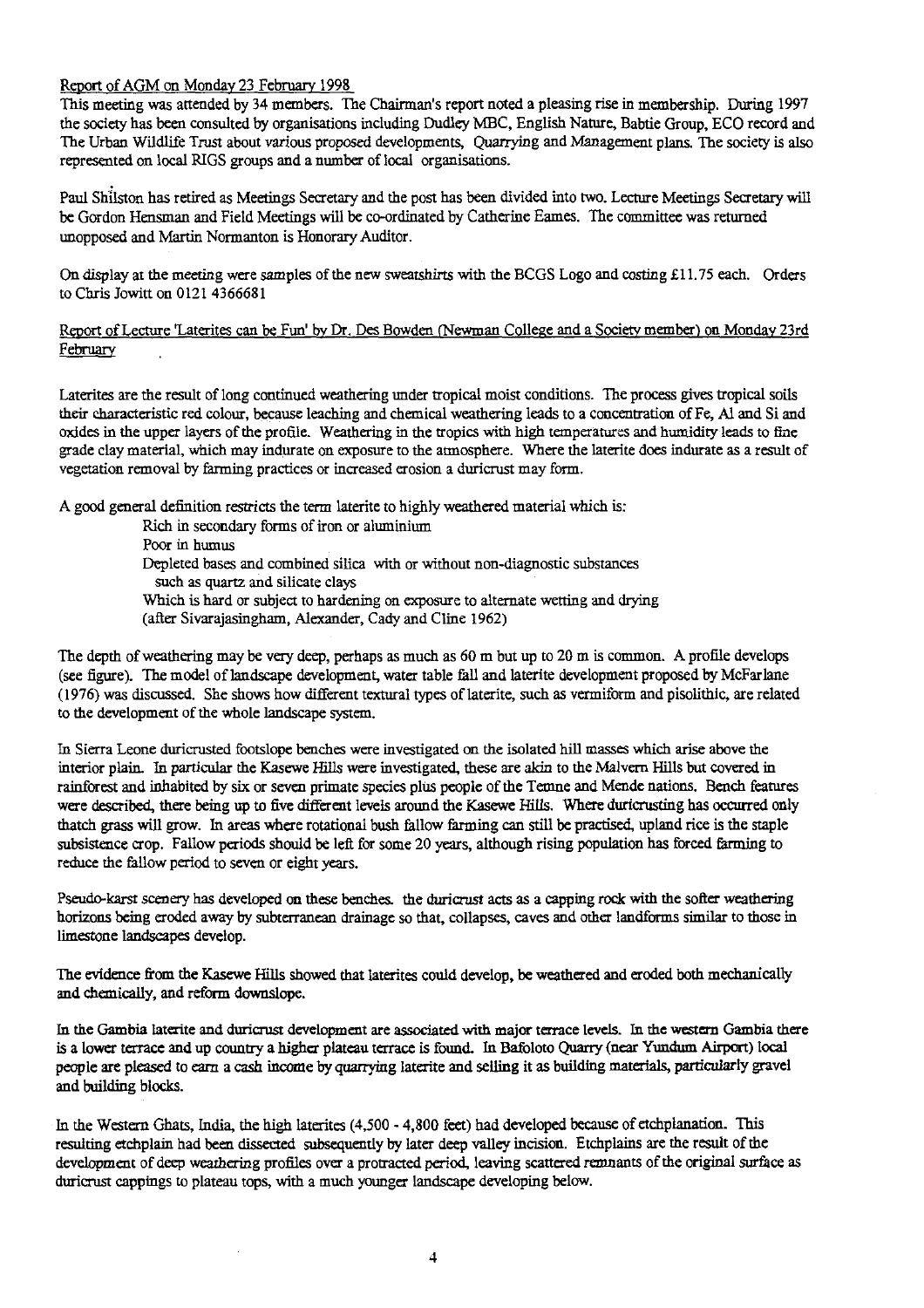Some references:

Bowden, D.J. (1980)'Sub-laterite cave systems and other pseudo-karst phenomena in the humid tropics: the example of the Kasewe Hills, Sierra Leone. Zeitschrift fur Geomorphologic N.F. Vol 24 No. 1 pp 77-90

Bowden, D.J. (1987) On the composition and fabric of the footslope laterites (duricrust) of Sierra Leone, West Africa, and their geomorphological significance. Zeitschrift fur Geomorphologie N.F. Suppl. Bd. 64, 39-53, May 1987.

Bowden D.J. (1997) The geochemistry and development of lateritized footsiope benches: The Kasewe Hills, Sierra Leone. Chapter in M. Widdowson (ed.) (1997), Paleosurfaces: Recognition, Reconstruction and Environmental Interpretation. Geological Society Special Publication No. 120, pp 295-305. and their geomorphological significance. <u>Zeitschrift fur Geomorphologie N</u><br>Bowden D.J. (1997) The geochemistry and development of lateritized foots<br>Leone. Chapter in M. Widdowson (ed.) (1997), <u>Paleosurfaces: Recognitic</u><br>

McFarlane, M.J. (1976) Laterite and Landscape Academic Press.

Sivarajasingham S. Alexander L.T., Cady J.G. and Cline M.G. (1962) Laterite Advances in Agronomy 14 pp 1-60.

Thomas, M.F. (1994) Geomorphology in the Tropics Wiley

- Des Bowden

### ITEMS IN BRIEF

- 1. Welcome to new members Ishmael Patel of Oxford and Wednesbury Elaine Ashbee of Quinton Colin Marriott of Sutton Coldfield
- 2. Paul Shilston has a report on BCGS published in the February edition of 'Down to Earth'.
- 3. Residential Study Tour. University of Nottingham, Department of Continuing Education.<br>Geology of the Hawaiian Islands 27 Feb 14 March 1999 £1700 Geology of the Hawaiian Islands  $27$  Feb - 14 March 1999 Contact Mrs Helene Torr, University of *Nottingham,* Department of Continuing Education, 14-22 Shakespeare Street, NG1 4FQ.
- 4. Congratulations to Sally Crowton on gaining a BSc 2/1 in Earth Sciences from the Open University. Sally is an enthusiast of the Earth Sciences and Planetary Studies and hopes to achieve a PhD one day.

**Editor**<br> **Kate Ashcroft**<br> **Kate Ashcroft**<br> **Secretary** 48 Worcester Lane 38 Poplar Road Sutton Coldfield Dorridge<br>B75 5NB Solibull  $B75$   $5NR$ 

Ann Nicholds<br>38 Poplar Road B93 8DB Tel: 01564 778181

Tel: 0121 308 6783

Internet presence: http://www.kanwar.demon.co.uk/bcgs/ Email: bcgs[akanwar.demon.co.uk